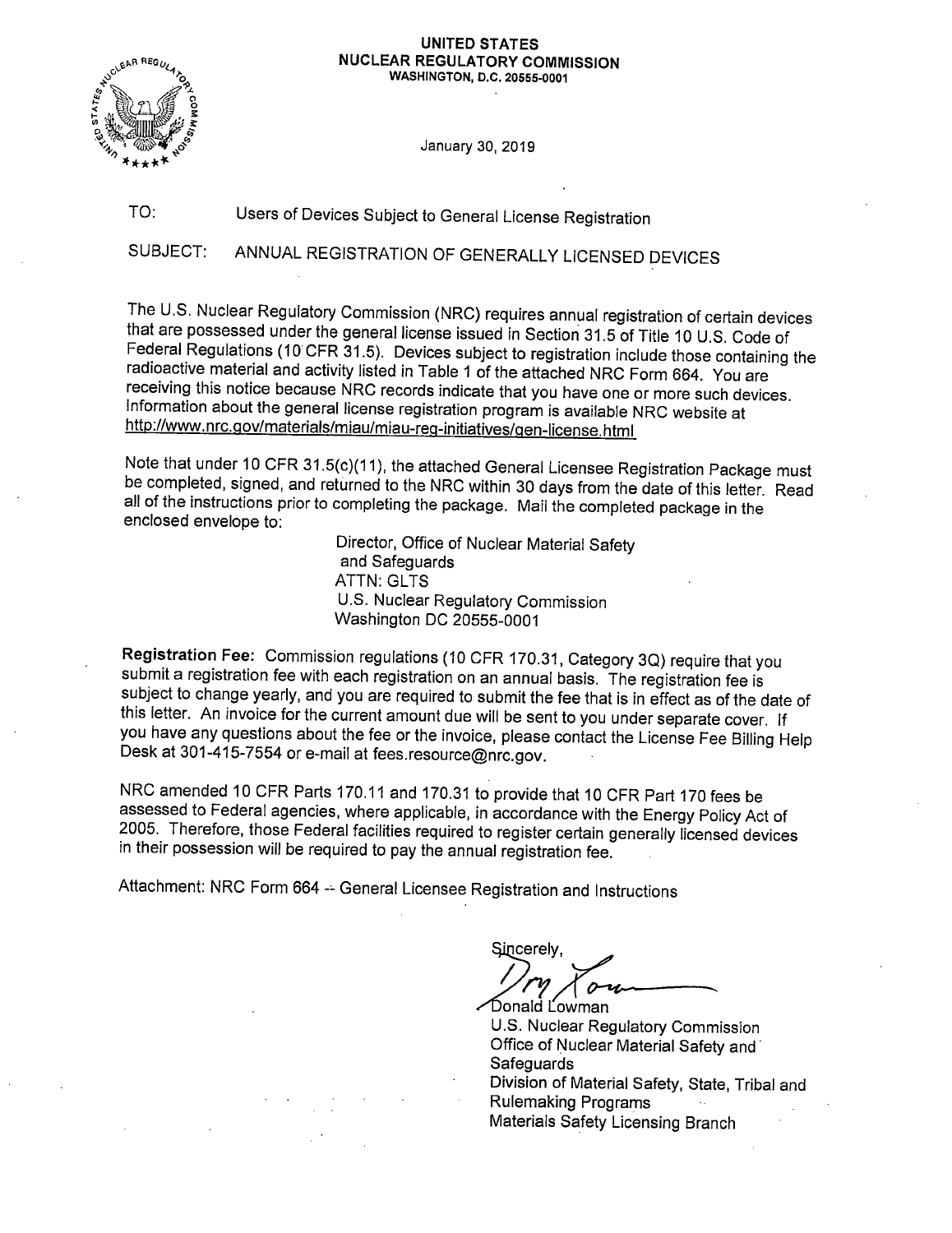## **INSTRUCTIONS FOR COMPLETING NRC FORM 664 "GENERAL LICENSEE REGISTRATION"**

Review all six sections of this registration form. If any information is incorrect or missing, make corrections in the applicable boxes. If you have more devices than space provided in the form, **copy**  · **the form before starting, as needed.** · Use black ink and print in **CAPITAL LETTERS.** Start information in the first box provided. If the information contains a number with a dash (-) or a decimal point (.), include the dash or decimal point as an individual character. Use the "ø" character to represent the number O (zero).

Verify information about the devices by reviewing the label' on the outside· of the device. **f:o·r safety reasons, DO NOT TRY ro TAKE APART any device to verify this information.** lf'you are uncertain how to identify the device's label, contact the device's manufacturer or an allthorized service agent for this information. Also, contact the manufacturer for any additional information about NRC requirements. You may also review 10 CFR 31.5 and other applicable regulations on the NRC web site at http://www.nrc.gov/reading rm/doc collections/cfr/, or review specific information about the general licensee project at

http://www.nrc.gov/materials/miau/miau-reg-initiatives/gen-license.html.

**'Note to specific licensees:** If you believe the device(s) listed on the registration form ate possessed under your specific license, then verify the device label does not state the device is subject to a general license. If the labels indicate the device is subject to a general license, then complete the registration form as instructed below. If not, complete the registration as instructed below, however, in Section 2, follow the instructions for "not in possession of device" and complete One Section 4 page per device transferred to your specific license.

**Section 1 - General Licensee Information.** Provide the requested information about you, the general licensee.

On Page 1, provide the street address/location where your device(s) are used. For portable devices, provide the storage location. P.O. Box addresses are not allowed.

Do· not write in the box marked **For NRC Use Only .** .

.. .

On Page 2, provide the name, telephone number, and title of the individual responsible: for your device(s), and a mailing address where correspondence about your device(s) .can be sent. The mailing address should be specific to the physical location where the devices are. used ahd/or stored. (P.O. boxes may be used if this is the only available mailing address). The individual indicated in this section as responsible for your device(s) must also verify and sign the form in Section 5.

**Section 2** - **Devices Subject to Registration.** This section lists each devlce subject to . registration and in your possession, according to NRC records. Devices subject to registration incl'ude those containing at least one of the radionuclides listed in Table 1, With the activity indicated, at the time of manufacture.

| rable 1. Criteria for Registration                        |                                    |  |  |  |  |  |  |
|-----------------------------------------------------------|------------------------------------|--|--|--|--|--|--|
| Radionuclide                                              | Activity greater than or equal to: |  |  |  |  |  |  |
| Strontium-90, Radium-226                                  | 3.7 megabecquerel (0.1 millicurie) |  |  |  |  |  |  |
| Cobalt-60, Curium-244, Americium-241, and Californium-252 | 37 megabecquerel (1 millicurie)    |  |  |  |  |  |  |
| Cesium-137                                                | 370 mégabecquerel (10 millicurie)  |  |  |  |  |  |  |

' -I *,:* 

mantary to the second contract the company of the system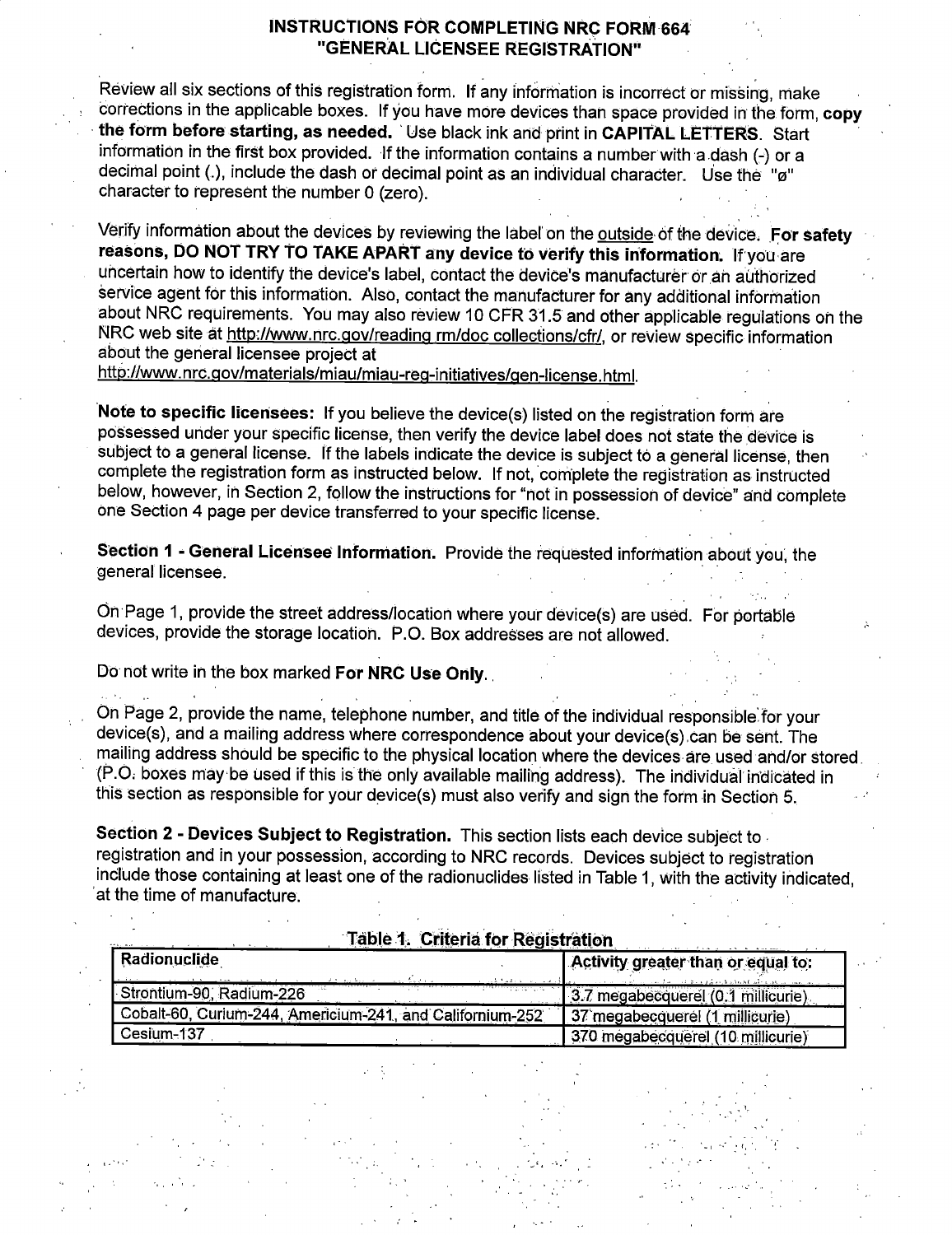Use the codes from Table 2 when correcting isotope information for devices in this section. If you do not possess a device on this list, blacken the "not in possession of device" circle, and provide the relevant information in Section 4. Note that each device is assigned a unique six-digit number called the NRC Device Kev.

|                     |               | $\frac{1}{2}$ and $\frac{1}{2}$ are the source for observing $\boldsymbol{\Sigma}$ and $\boldsymbol{\nu}$ |                      |
|---------------------|---------------|-----------------------------------------------------------------------------------------------------------|----------------------|
| <b>Radionuclide</b> | Code for form | Radionuclide                                                                                              | <b>Code for form</b> |
| Americium-241       | AM241         | Curium-244                                                                                                | <b>CM244</b>         |
| Californium-252     | CF252         | Strontium-90                                                                                              | SR90                 |
| Cesium-137          | CS137         | Radium-226                                                                                                | <b>RA226</b>         |
| Cobalt-60           | <b>CO60</b>   |                                                                                                           |                      |

## Table 2. Isotone Codes for Sections 2 and 3

Section 3 - Additional Devices. If you have other generally licensed devices (not listed in Section 2) that meet the conditions for registration listed in Table 1, provide information about each additional device. Before starting, copy this section as needed for your additional devices. Also indicate how you acquired each device by blackening the proper circle.

When entering isotope and unit information for your device(s), use the codes listed in Table 2 of Section 2 for isotope information, and use the codes from Table 3 for unit information:

| Lable of ATIH CONCEIN OCCUPIL O |                             |                            |                         |  |  |  |  |  |
|---------------------------------|-----------------------------|----------------------------|-------------------------|--|--|--|--|--|
| Unit                            | Code for form               | <b>Unit</b>                | Code for form           |  |  |  |  |  |
| picocurie                       | PCI.<br>4.77344             | becquerel                  | <b>BQ</b>               |  |  |  |  |  |
| nanocurie                       | <b>NCI</b>                  | kilobecquerel              | KBQ                     |  |  |  |  |  |
| microcurie                      | UCI                         | megabecquerel              | <b>MBQ</b>              |  |  |  |  |  |
| millicurie                      | <b>MCI</b>                  | gigabecquerel              | <b>GBQ</b>              |  |  |  |  |  |
| .curie                          | C                           | terabecquerel              | TBQ                     |  |  |  |  |  |
|                                 | it satire                   |                            |                         |  |  |  |  |  |
| pound                           | LВ<br>الأنبي والكاراة أأتار | microgram<br>communication | UG.                     |  |  |  |  |  |
|                                 |                             | milligram                  | <b>MG</b>               |  |  |  |  |  |
| kilogram                        | KG.                         | gräm                       | $^{\circ}$ G $_{\odot}$ |  |  |  |  |  |

## Table 3 Hait Codes for Section 3

Section 4 - Not in Possession of Device. Use this section to report any devices that are listed in Sections 2 or 6, but that you no longer possess. Before starting, copy this section as needed for additional devices that are not in your possession. Enter the NRC Device Key, as listed in Section 2 or 6. Blacken the circle (choose only one) that best describes the disposition of the device. and complete the rest of the section as appropriate.

Section 5 - Certification and Signature. The responsible individual must certify, sign, and date Section 5.

Section 6 - Devices Not Subject to Registration. This list contains information about devices that NRC records indicate are in your possession, but are not subject to registration. If you no longer have one or more of the listed devices, you are required to make a transfer report to NRC in accordance with 10 CFR 31.5(c)(8) or (9), as applicable. You may use Section 4 for this purpose. This section does not list any static eliminators containing polonium-210 (Po-210), or luminous exit signs containing tritium (H-3). These devices are not subject to registration, and are not included in this section in an effort to reduce the length of this form.

## RETURN THE COMPLETED FORM IN THE ENCLOSED ENVELOPE WITH PROPER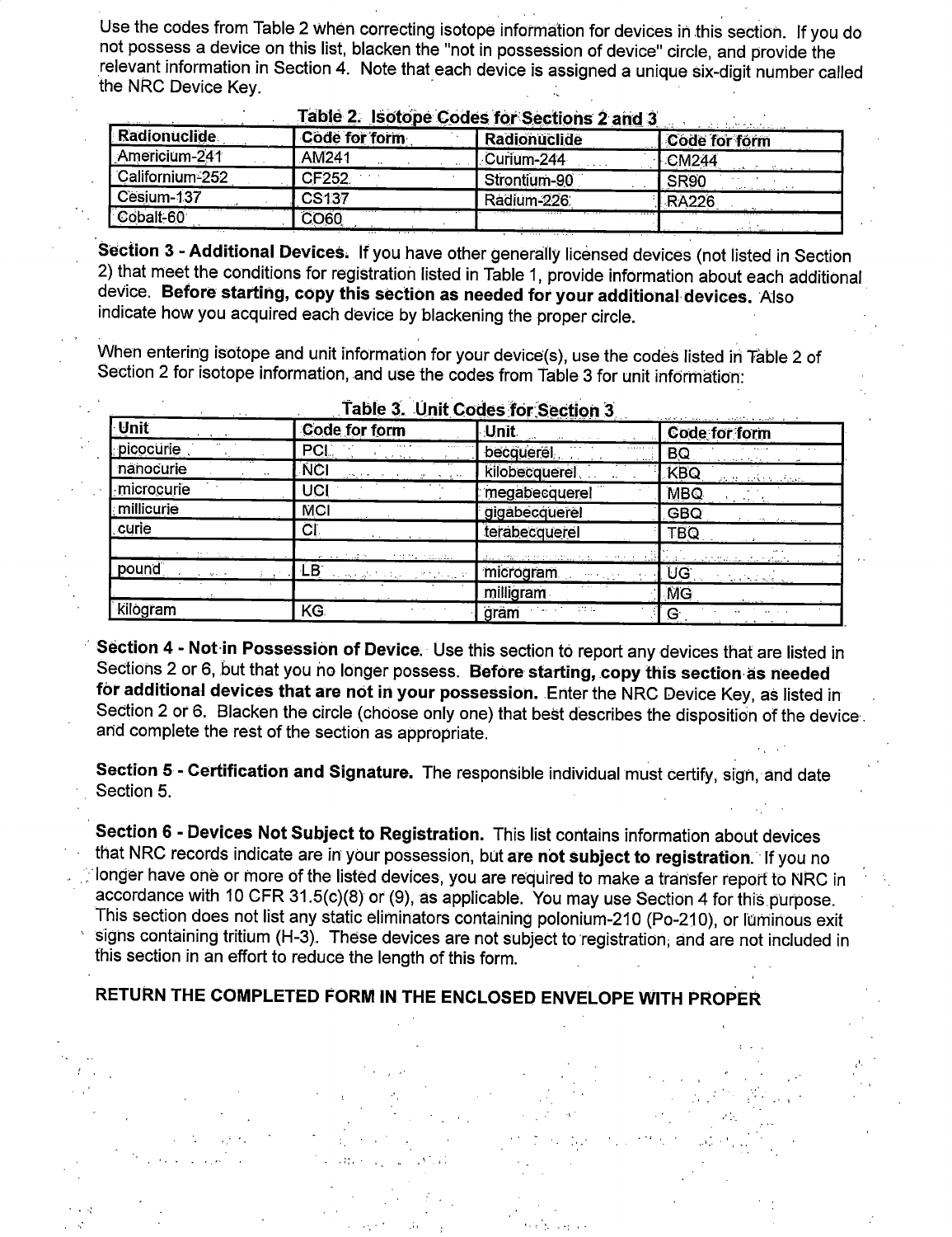

GL-711612-24 01/23/2019

**NRC FORM 664** 

(04 - 2018) 10 CFR 31.5

## **GENERAL LICENSEE REGISTRATION**

**APPROVED BY 0MB: NO. 3150-0198 0MB EXPIRATION DATE: 02/28/2019** 

SECTION 1 PAGE 1 of 2

Estimated burden per response to comply with this mandatory collection request 20 minutes. NRC will use this informationto track general licencees and their devices to ensure a higher level of device accountability. Send comments regarding burden estimate to the FOIA, Privacy, and Information Collection Branch (T-5 F53), U.S. Nuclear Regulatory Commission, Washington, DC 205555-0001, or by internet e-mail to lnfocollects. Resource@nrc.gov, and to the DeskOfficer, Office of Information and Regulatory Affairs, NEOB-10202, {3150-0198), Office of Management and Budget, Washington, DC 20503. If a means used to impose an information collection does not display a currently valid 0MB control number, the NRC may not conduct or sponsor, and a person is not required to respond to, the information collection.

**Complete all six sections of this registration form. If any of the preprinted information is incorrect, provide the changes in the applicable boxes. USE CAPITAL LETTERS.** 

| <b>General License</b>     | <b>SECTION 1 - GENERAL LICENSEE INFORMATION</b> |
|----------------------------|-------------------------------------------------|
| <b>Registration Number</b> |                                                 |
| GL-711612-24               |                                                 |

**Enter the company name and the street address for the physical location of use for your device(s). For portable devices, specify the primary storage location. Do not use P.O. Boxes.** 

|                 |                  |                                          |  | $\sim 3^{10}$     |                                                     |    |  |
|-----------------|------------------|------------------------------------------|--|-------------------|-----------------------------------------------------|----|--|
| Department:     |                  | <b>RICHARD HUDSON</b>                    |  |                   |                                                     |    |  |
|                 |                  |                                          |  |                   |                                                     |    |  |
| Address Line 1: |                  | 3909 HALLS FERRY ROAD                    |  |                   |                                                     |    |  |
|                 |                  |                                          |  |                   |                                                     |    |  |
| Address Line 2: |                  |                                          |  |                   |                                                     |    |  |
|                 |                  |                                          |  |                   |                                                     |    |  |
| City:           | <b>VICKSBURG</b> |                                          |  |                   |                                                     |    |  |
|                 |                  |                                          |  |                   |                                                     |    |  |
| State: MS       |                  | Zip Code: 391806199                      |  |                   |                                                     | 53 |  |
|                 |                  | For NRC Use Only"<br>(Do not write here) |  |                   | Category:<br><b>Packet Receipt Date (MMDDYYYY):</b> |    |  |
|                 |                  |                                          |  | T.                | <b>Accession Number:</b>                            |    |  |
|                 |                  |                                          |  | <b>STATISTICS</b> |                                                     |    |  |

 $\sim$ 

Company Name: U.S. ARMY CORPS OF ENGINEERS





**U.S. NUCLEAR REGULARTORY COMMISSION**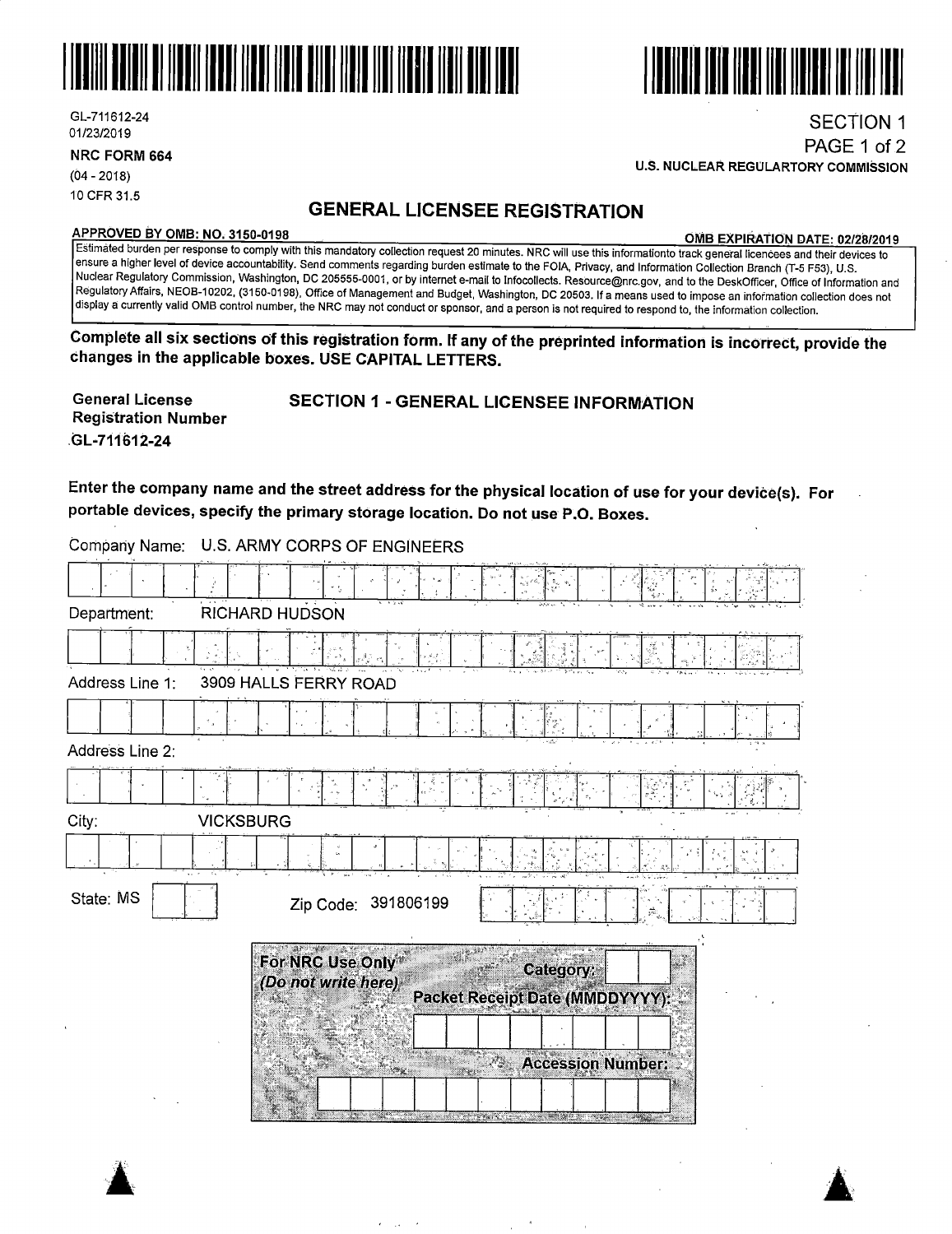



GL-711612-24  $101/23/2019$ 

**SECTION 1** PAGE 2 of 2

# **SECTION 1 - GENERAL LICENSEE INFORMATION (Continued)**

Enter the name, telephone number and title of the person who is the responsible individual for the device(s).

| Last Name: HUDSON                                                                       |                   |
|-----------------------------------------------------------------------------------------|-------------------|
|                                                                                         |                   |
| First Name: RICHARD                                                                     | Middle Initial: L |
| gels                                                                                    |                   |
| <b>Business Telephone Number:</b><br>(601) 634-2401                                     | Extension:        |
|                                                                                         |                   |
| Title:<br><b>RADIATION SAFETY OFFICE</b>                                                |                   |
|                                                                                         |                   |
|                                                                                         |                   |
| Enter the mailing address where correspondence regarding your device(s) should be sent. |                   |
| <b>RICHARD HUDSON</b><br>Department:                                                    |                   |
|                                                                                         |                   |
| Address Line 1:<br>3909 HALLS FERRY ROAD                                                |                   |
|                                                                                         |                   |
| Address Line 2:                                                                         |                   |
| $\frac{\partial \phi^2_{\alpha}}{\partial t}$                                           |                   |
| City:<br><b>VICKSBURG</b>                                                               |                   |
|                                                                                         |                   |
| State: MS<br>Zip Code: 391806199                                                        |                   |
|                                                                                         |                   |
|                                                                                         |                   |
|                                                                                         |                   |
|                                                                                         |                   |
|                                                                                         |                   |
|                                                                                         |                   |
|                                                                                         |                   |
|                                                                                         |                   |
|                                                                                         |                   |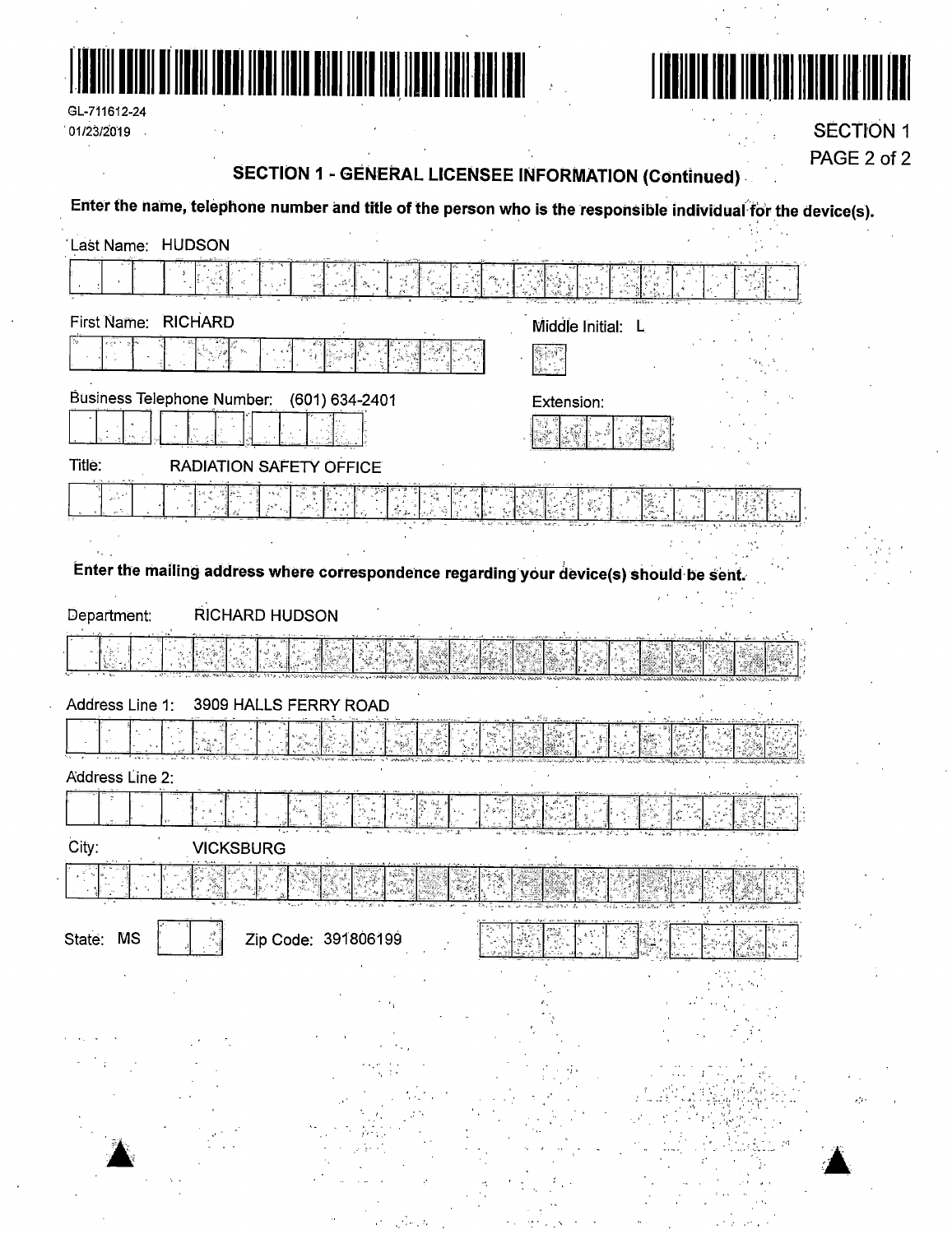| GL-711612-24                                                                                                | II II BALI IDADI IIBAI IIBIN DIIDI IIDIN IIBI IIDDIN III |                                   |                                                           |             |
|-------------------------------------------------------------------------------------------------------------|----------------------------------------------------------|-----------------------------------|-----------------------------------------------------------|-------------|
| 01/23/2019<br>Our records indicate that you have these devices. Please updtae the information as necessary. | SECTION 2 - DEVICES SUBJECT TO REGISTRATION              |                                   |                                                           | SECTION 2   |
| <b>NRC Device Key</b>                                                                                       | 714802<br>(Internal Control Number)                      |                                   |                                                           | PAGE 1 of 1 |
| Distributor/Dustributed By:                                                                                 |                                                          |                                   |                                                           |             |
|                                                                                                             |                                                          |                                   |                                                           |             |
| Distributor License Number:                                                                                 |                                                          |                                   |                                                           |             |
|                                                                                                             |                                                          |                                   |                                                           |             |
| Manufacturer name:                                                                                          | TN TECHNOLOGIES, INC.                                    |                                   |                                                           |             |
|                                                                                                             |                                                          |                                   |                                                           |             |
| Device Model (Not Source Model): 9290                                                                       |                                                          |                                   |                                                           |             |
|                                                                                                             |                                                          |                                   |                                                           |             |
|                                                                                                             |                                                          |                                   |                                                           |             |
| Device Serial Number:<br>Q076                                                                               |                                                          |                                   |                                                           |             |
|                                                                                                             |                                                          |                                   |                                                           |             |
| <b>Transfer Date:</b><br>02/10/1999                                                                         |                                                          |                                   |                                                           |             |
|                                                                                                             |                                                          | L                                 | Not in possession of device (Also<br>complete Section 4.) |             |
| MM<br><b>DD</b>                                                                                             | <b>YYYY</b>                                              |                                   |                                                           |             |
| Isotope (e.g. AM241)                                                                                        |                                                          | $\mathcal{R}_{\mathbf{r}}(\cdot)$ |                                                           |             |
| AM241                                                                                                       | Activity (e.g. 1005)                                     |                                   |                                                           |             |
|                                                                                                             |                                                          |                                   | Unit (e.g. mCi)                                           |             |
|                                                                                                             | 5                                                        |                                   | mCi                                                       |             |
|                                                                                                             |                                                          |                                   |                                                           |             |
|                                                                                                             |                                                          | ţ.                                |                                                           |             |
|                                                                                                             |                                                          |                                   |                                                           |             |
|                                                                                                             |                                                          | ٠.,                               |                                                           |             |
|                                                                                                             |                                                          |                                   |                                                           |             |
|                                                                                                             |                                                          |                                   |                                                           |             |
|                                                                                                             |                                                          |                                   |                                                           |             |
|                                                                                                             |                                                          |                                   |                                                           |             |
|                                                                                                             |                                                          |                                   | $\cdot$ <sub>1</sub>                                      |             |
|                                                                                                             |                                                          |                                   |                                                           |             |
|                                                                                                             |                                                          |                                   |                                                           |             |
| $\overline{2}$<br>$\mathbf{3}$<br>4<br>5<br>6                                                               |                                                          |                                   |                                                           |             |

 $\sim$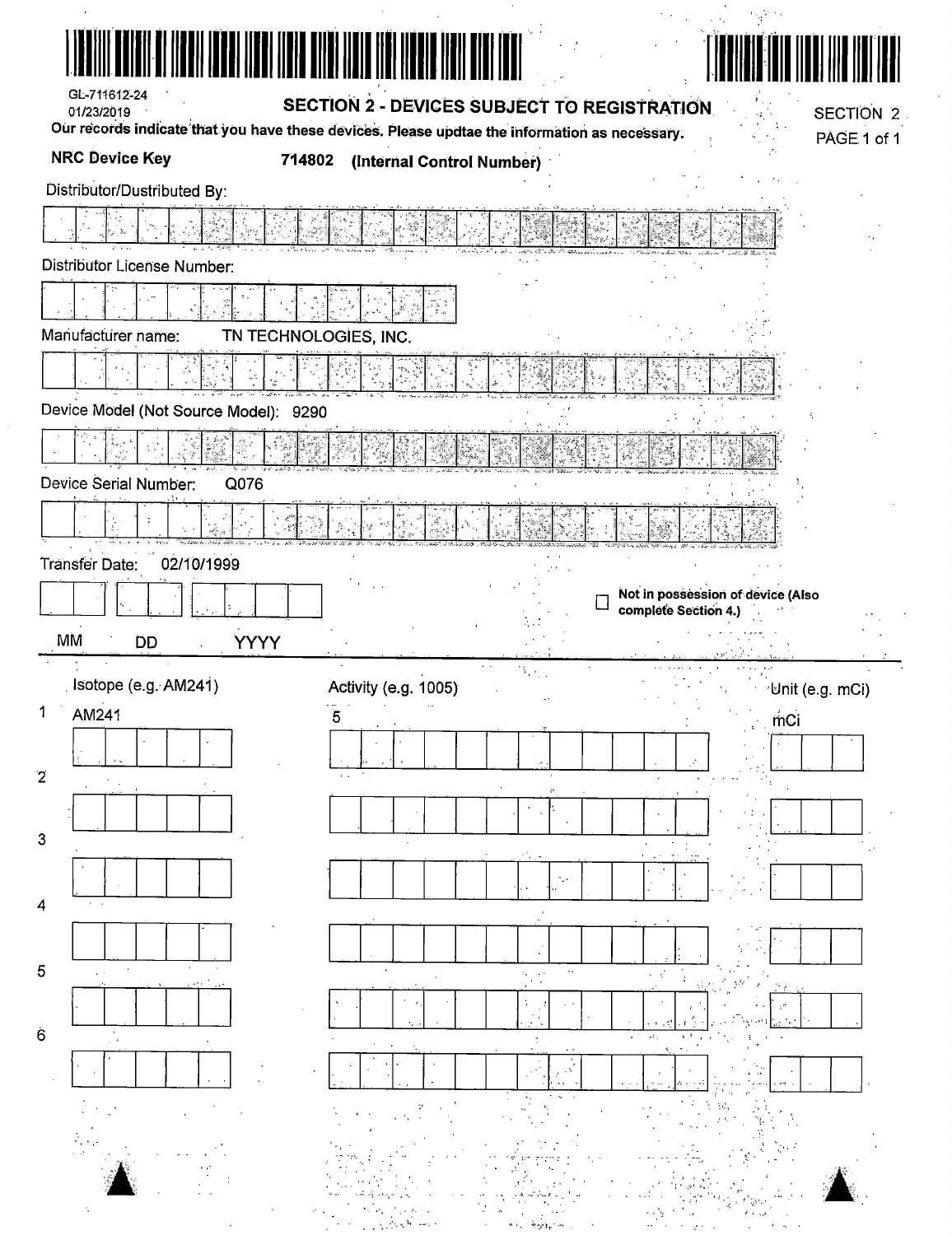



| GL-711612-24 |
|--------------|
| 01/23/2019   |

## **SECTION 3 - ADDITIONAL DEVICES SUBJECT TO REGISTRATION**

 $\frac{1}{2}$ 

**SECTION 3** 

|     | Manufacturer Name                                                                                    |  |  |         |  | Provide information about other devices you have that are subject to registration. Do not report specifically licensed devices. |                     |  |           |                   |        |                 |                            |  |             | PAGE 1 of 1     |
|-----|------------------------------------------------------------------------------------------------------|--|--|---------|--|---------------------------------------------------------------------------------------------------------------------------------|---------------------|--|-----------|-------------------|--------|-----------------|----------------------------|--|-------------|-----------------|
|     |                                                                                                      |  |  |         |  |                                                                                                                                 |                     |  |           |                   |        |                 |                            |  |             |                 |
|     | Initial Transferor Name                                                                              |  |  |         |  |                                                                                                                                 |                     |  |           |                   |        |                 |                            |  |             |                 |
|     |                                                                                                      |  |  |         |  |                                                                                                                                 |                     |  |           |                   |        |                 |                            |  |             |                 |
|     | Initial Transferor License Number (if known)                                                         |  |  |         |  |                                                                                                                                 |                     |  |           |                   |        |                 |                            |  |             |                 |
|     |                                                                                                      |  |  |         |  |                                                                                                                                 |                     |  |           |                   |        |                 |                            |  |             |                 |
|     | Device Model Number (Not Source Model)                                                               |  |  |         |  |                                                                                                                                 |                     |  |           |                   |        |                 |                            |  |             |                 |
|     |                                                                                                      |  |  |         |  |                                                                                                                                 |                     |  |           |                   |        |                 |                            |  |             |                 |
|     | Device Serial Number                                                                                 |  |  |         |  |                                                                                                                                 |                     |  |           |                   |        |                 |                            |  |             |                 |
|     |                                                                                                      |  |  |         |  |                                                                                                                                 |                     |  |           |                   |        |                 |                            |  |             |                 |
|     | How acquired and date (e.g.,<br>from a distributor/manufacturer, O<br>other licensee, other source)? |  |  | $\circ$ |  | Manufacturer/Initial Transferor listed above<br><b>Other General Licensee</b>                                                   |                     |  |           | Date Transferred: |        |                 |                            |  |             |                 |
|     |                                                                                                      |  |  | O       |  | <b>Other Sources</b>                                                                                                            |                     |  |           |                   |        | MM <sup>-</sup> | <b>DD</b>                  |  | <b>YYYY</b> |                 |
|     | Isotope (e.g. AM241)                                                                                 |  |  |         |  |                                                                                                                                 | Activity (e.g. 100) |  |           |                   |        |                 |                            |  |             | Unit (e.g. mCi) |
| 1.  |                                                                                                      |  |  |         |  |                                                                                                                                 |                     |  |           |                   |        |                 |                            |  |             |                 |
| 2.  |                                                                                                      |  |  |         |  |                                                                                                                                 |                     |  |           |                   |        |                 |                            |  |             |                 |
| 3.  |                                                                                                      |  |  |         |  |                                                                                                                                 |                     |  |           |                   |        |                 |                            |  |             |                 |
| 4.  |                                                                                                      |  |  |         |  |                                                                                                                                 |                     |  |           |                   |        |                 |                            |  |             |                 |
| 5.  |                                                                                                      |  |  |         |  |                                                                                                                                 |                     |  |           |                   | $\sim$ |                 |                            |  |             |                 |
| 6.  |                                                                                                      |  |  |         |  |                                                                                                                                 |                     |  |           |                   |        |                 |                            |  |             |                 |
| 7.  |                                                                                                      |  |  |         |  |                                                                                                                                 |                     |  |           |                   |        |                 |                            |  |             |                 |
| 8.  |                                                                                                      |  |  |         |  |                                                                                                                                 |                     |  |           |                   |        |                 |                            |  |             |                 |
| 9.  |                                                                                                      |  |  |         |  |                                                                                                                                 |                     |  |           |                   |        |                 |                            |  |             |                 |
| 10. |                                                                                                      |  |  |         |  |                                                                                                                                 |                     |  |           |                   |        |                 |                            |  |             |                 |
|     |                                                                                                      |  |  |         |  |                                                                                                                                 |                     |  | $\bullet$ |                   |        |                 | $\mathcal{L}^{\text{max}}$ |  |             |                 |

 $\mathcal{L}^{\text{max}}_{\text{max}}$  and  $\mathcal{L}^{\text{max}}_{\text{max}}$  $\label{eq:2.1} \frac{1}{\sqrt{2}}\int_{\mathbb{R}^3}\frac{1}{\sqrt{2}}\left(\frac{1}{\sqrt{2}}\int_{\mathbb{R}^3}\frac{1}{\sqrt{2}}\left(\frac{1}{\sqrt{2}}\int_{\mathbb{R}^3}\frac{1}{\sqrt{2}}\right)\frac{1}{\sqrt{2}}\right)\frac{1}{\sqrt{2}}\frac{1}{\sqrt{2}}\frac{1}{\sqrt{2}}\int_{\mathbb{R}^3}\frac{1}{\sqrt{2}}\frac{1}{\sqrt{2}}\frac{1}{\sqrt{2}}\frac{1}{\sqrt{2}}\frac{1}{\sqrt{2}}\frac{1}{\sqrt{2$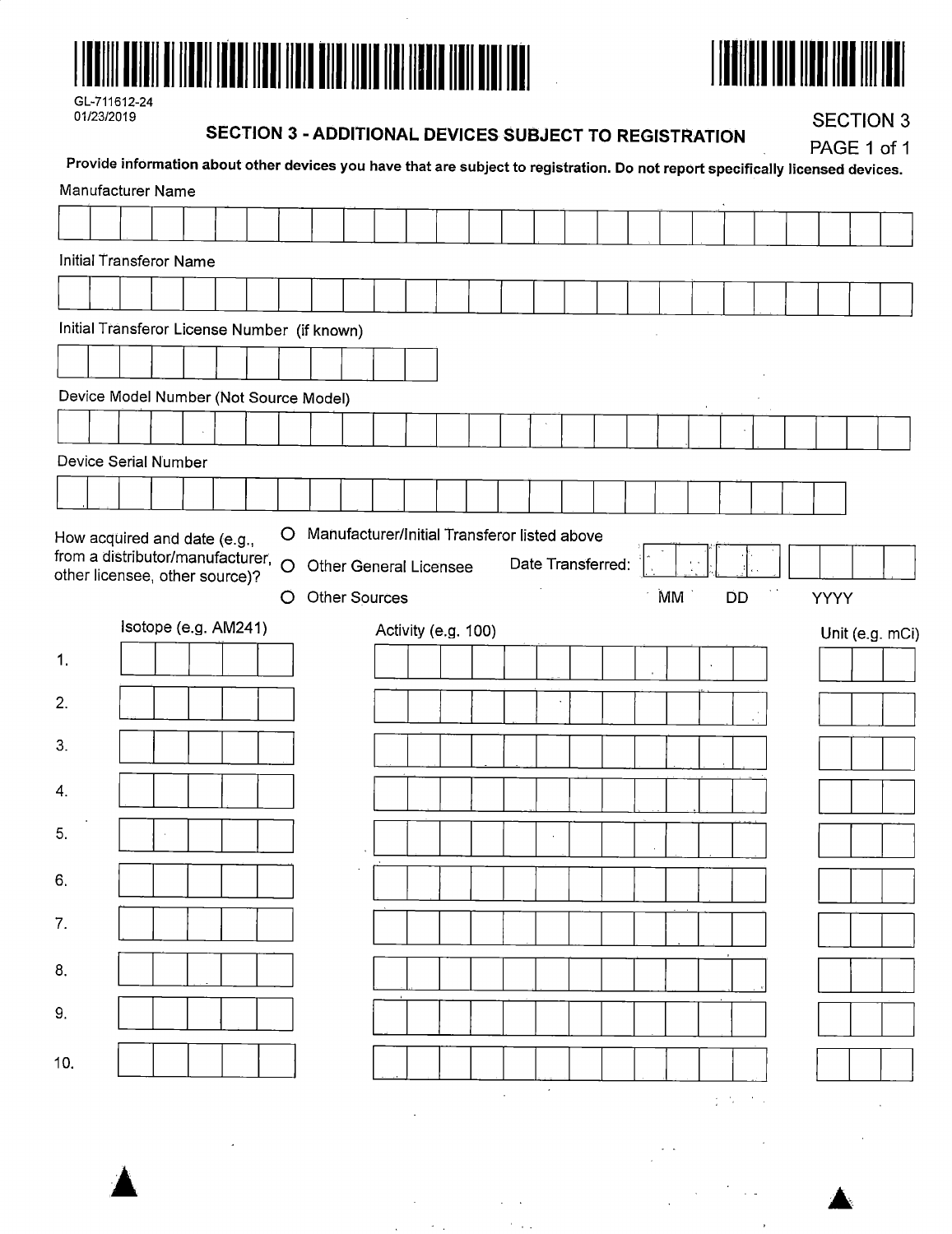

# 

| 01/23/2019                    |                                                                                                 | SECTION 4 - NOT IN POSSESSION OF DEVICE                                                       |                                                                                                                                                      |                 | <b>SECTION 4</b> |
|-------------------------------|-------------------------------------------------------------------------------------------------|-----------------------------------------------------------------------------------------------|------------------------------------------------------------------------------------------------------------------------------------------------------|-----------------|------------------|
|                               |                                                                                                 | Provide information about devices listed in Section 2 or 6, but no longer in your possession. |                                                                                                                                                      |                 | PAGE 1 of 1      |
| Part 1.<br>NRC Device Key:    |                                                                                                 |                                                                                               | Transfer Date:                                                                                                                                       |                 |                  |
| (from Section 2 or 6)         |                                                                                                 |                                                                                               | МŃ<br>DĎ                                                                                                                                             |                 |                  |
| Location of the Device:       |                                                                                                 |                                                                                               |                                                                                                                                                      | <b>YYYY</b>     |                  |
| $\circ$                       | O Whereabouts Unknown (Complete Part 1 only)<br>Returned to Manufacturer (Complete Part 1 only) | O<br>O Never Possessed the Device (Complete Part 1 only)                                      | Transferred to another general licensee (Complete Parts 2 and 3)<br>O Transferred to a Specific Licensee (Not the manufacturer)<br>(Complete Part 2) |                 |                  |
| Part 2                        |                                                                                                 | License Number of Recipient (if transferred to a specific licensee):                          |                                                                                                                                                      |                 |                  |
| Company Name:                 |                                                                                                 |                                                                                               |                                                                                                                                                      |                 |                  |
|                               |                                                                                                 |                                                                                               |                                                                                                                                                      |                 |                  |
|                               |                                                                                                 |                                                                                               |                                                                                                                                                      |                 |                  |
| Department:                   |                                                                                                 |                                                                                               |                                                                                                                                                      |                 |                  |
|                               |                                                                                                 |                                                                                               |                                                                                                                                                      |                 |                  |
| Address Line 1:               |                                                                                                 |                                                                                               |                                                                                                                                                      |                 |                  |
| 42 m                          |                                                                                                 |                                                                                               |                                                                                                                                                      |                 |                  |
| Address Line 2:               |                                                                                                 |                                                                                               |                                                                                                                                                      |                 |                  |
|                               | J.                                                                                              |                                                                                               |                                                                                                                                                      |                 |                  |
| City:                         |                                                                                                 |                                                                                               |                                                                                                                                                      | Vitin 1         |                  |
|                               |                                                                                                 |                                                                                               |                                                                                                                                                      |                 |                  |
| State:                        | Zip Code:                                                                                       | <u> 11. a - 12. 36. a</u>                                                                     | 5. <u>March 19 se - Bulles of BACA</u> 1                                                                                                             |                 |                  |
| Part 3                        |                                                                                                 | Enter the name of the individual responsibe for this device:                                  |                                                                                                                                                      |                 |                  |
| Last name:                    |                                                                                                 |                                                                                               |                                                                                                                                                      |                 |                  |
|                               |                                                                                                 |                                                                                               |                                                                                                                                                      |                 |                  |
| First name:                   |                                                                                                 |                                                                                               |                                                                                                                                                      | Middle Initial: |                  |
|                               |                                                                                                 |                                                                                               |                                                                                                                                                      |                 |                  |
| Business Telephone<br>Number. |                                                                                                 |                                                                                               |                                                                                                                                                      | Extension:      |                  |
| Title:                        |                                                                                                 |                                                                                               |                                                                                                                                                      |                 |                  |
|                               |                                                                                                 |                                                                                               |                                                                                                                                                      |                 |                  |
|                               |                                                                                                 |                                                                                               |                                                                                                                                                      |                 |                  |
|                               |                                                                                                 |                                                                                               |                                                                                                                                                      |                 |                  |
|                               |                                                                                                 |                                                                                               |                                                                                                                                                      |                 | -25 °            |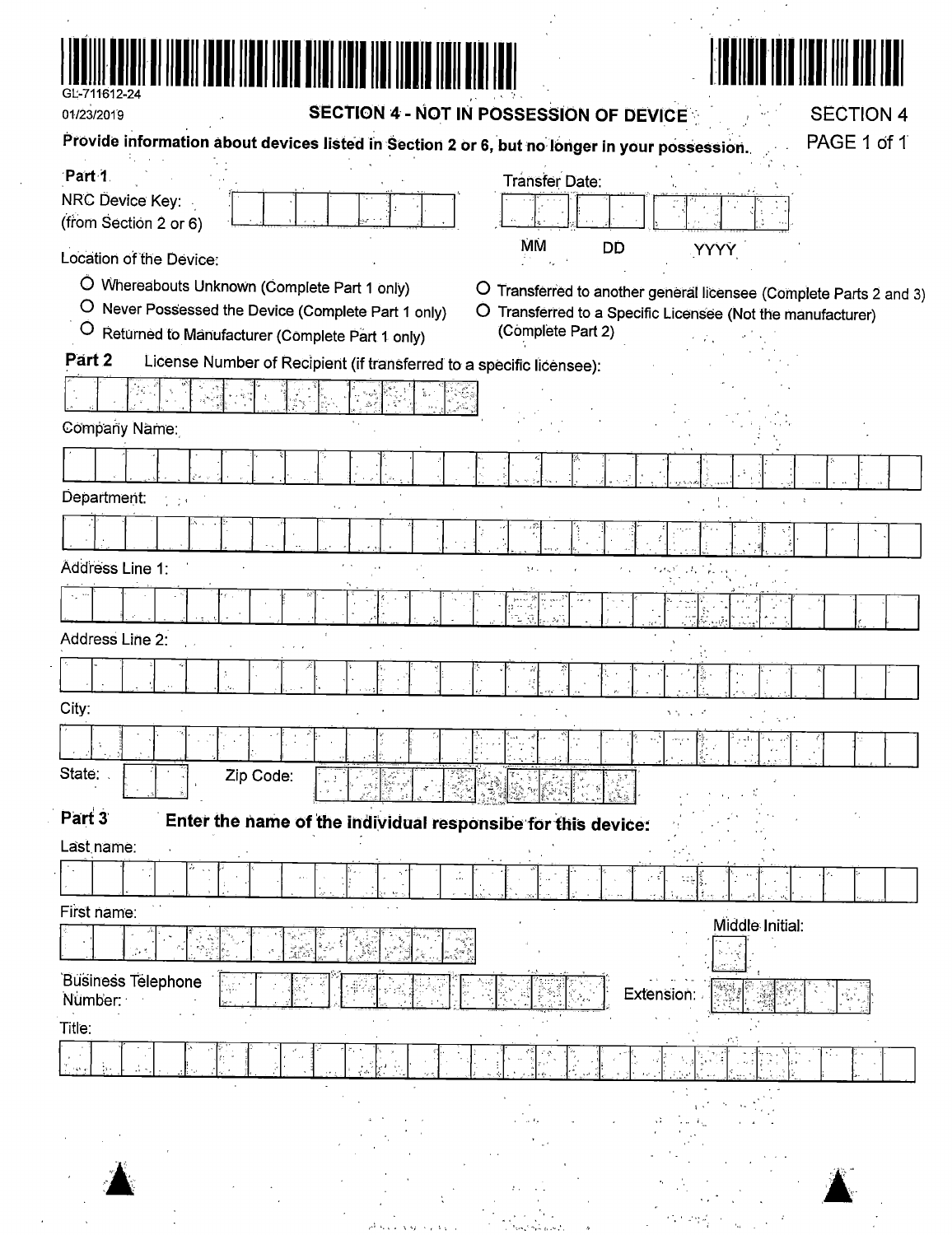



**SECTION 5** 

PAGE 1 of 1

**SECTION 5 - CERTIFICATION** 

I hereby certify that:

GL-711612-24

01/23/2019

- All information contained in this registration is true and complete to the best of my knowledge and belief. À.
- A physical inventory of the devices subject to registration has been completed, and the device information on  $B.$ this form has been checked against the device labeling.
- Ċ. I am aware of the requirements of the general license, provided in 10 CFR 31.5. (Copied of applicable regulations may be viewed at the NRC website at:

http://www.nrc.gov/reading-rm/doc-collections/cfr)

SIGNATURE - RESPONSIBLE INDIVIDUAL (Listed in Section 1)

WARNING: FALSE STATEMENTS MAY BE SUBJECT TO CIVIL AND/OR CRIMINAL PENALTIES. NRC REGULATIONS REQUIRE THAT SUBMISSIONS TO THE NRC BE COMPLETE AND ACCURATE IN ALL MATERIAL ASPECTS. 10 U.S.C SECTION 1001 MAKES IT A CRIMINAL OFFENSE TO MAKE A WILLFULLY WRONG STATEMENT OR REPRESENTATION TO ANY DEPARTMENT OR AGENCY OF THE UNITED STATES AS TO ANY MATTER IN ITS JURISDICTION.

 $-72 -$ 

**DATE** 

20 (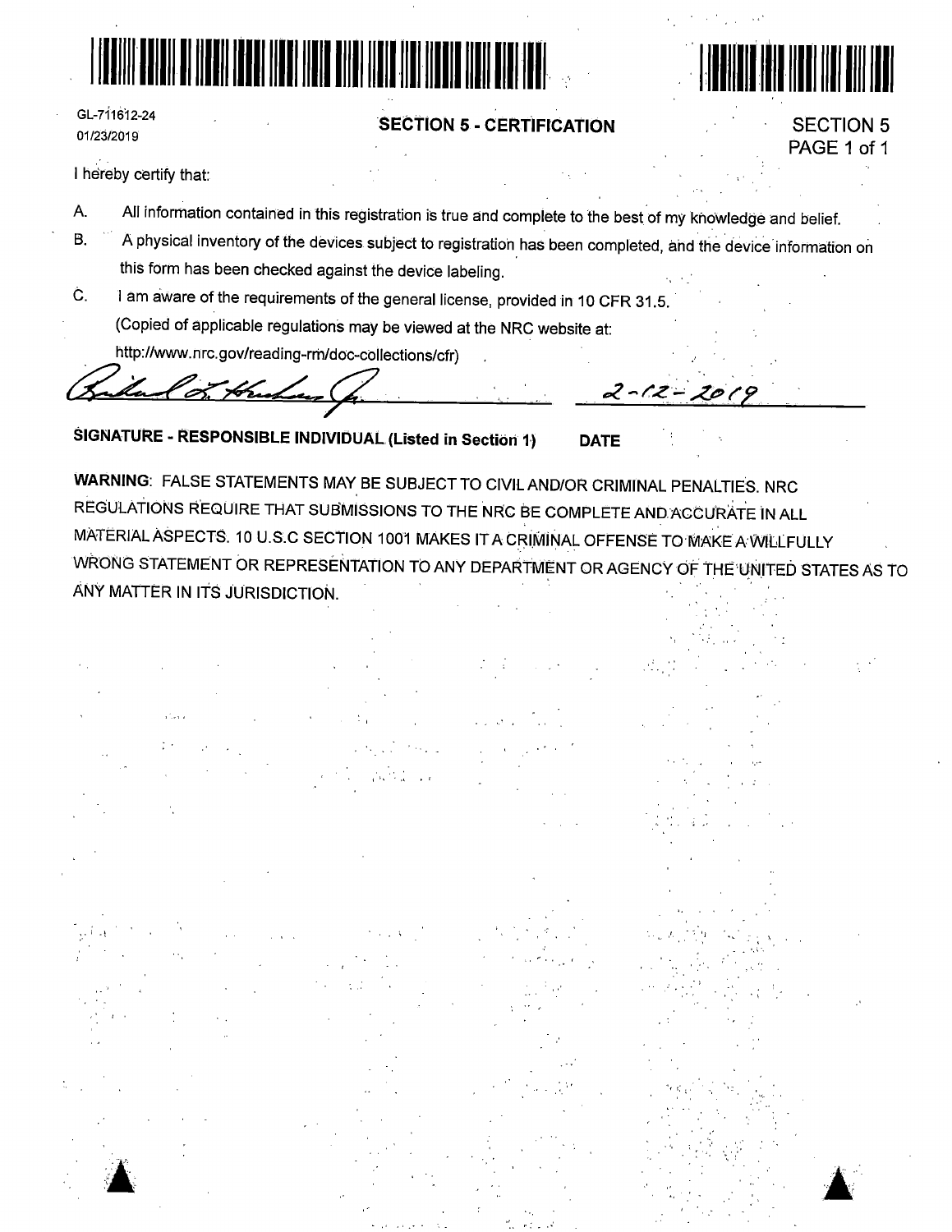

 $\overline{a}$ 



|                                               | SECTION 6 - DEVICE NOT SUBJECT TO REGISTRATION |                           | PAGE 1 of 2 |
|-----------------------------------------------|------------------------------------------------|---------------------------|-------------|
| <b>NRC Device Key:</b><br>537167              | Manufacturer License No:                       | 37-07002-03G              |             |
| Manufacturer Name: HEWLETT-PACKARD COMPANY    |                                                |                           |             |
| Model Number: G1533A                          | US0001252<br>Serial #:                         | Transfer Date:            | 03/15/2004  |
| Isotope: NI63                                 | Activity: 15                                   | Unit:<br>mCi              |             |
| <b>NRC Device Key:</b><br>665896              | Manufacturer License No:                       | 3G-105-02                 |             |
| Manufacturer Name: NITON CORPORATION          |                                                |                           |             |
| Model Number: 722Q                            | U1460<br>Serial #:                             | Transfer Date:            | 02/19/2004  |
| Isotope: CD109                                | Activity: 10                                   | mCi<br>Unit:              |             |
| <b>NRC Device Key:</b><br>700537              | Manufacturer License No:                       | 12-04933-04G              |             |
| Manufacturer Name: PERKINELMER LIFE SCIENCES  |                                                |                           |             |
| Model Number: A290000                         | 431383<br>Serial #:                            | Transfer Date:            | 08/12/2003  |
| Isotope: BA133                                | Activity: 18.8                                 | Unit: uCi                 |             |
| <b>NRC Device Key:</b><br>750650              | Manufacturer License No:                       | 22-12602-03G              |             |
| Manufacturer Name: TSI INCORPORATED           |                                                |                           |             |
| Model Number: 3077                            | 770333<br>Serial #:                            | Transfer Date:            | 04/12/2005  |
| Isotope: KR85                                 | Activity: 2                                    | Unit: mCi                 |             |
| <b>NRC Device Key:</b><br>757327              | Manufacturer License No:                       | 37-07002-03G              |             |
| Manufacturer Name: HEWLETT-PACKARD COMPANY    |                                                |                           |             |
| Model Number: HP G1530A                       | US00006954<br>Serial #:                        | Transfer Date:            | 11/06/1997  |
| Isotope: NI63                                 | Activity: 15                                   | Unit: mCi                 |             |
| NRC Device Key: 757328                        | Manufacturer License No:                       | <b>NR-330</b>             |             |
| Manufacturer Name: HNU SYSTEMS                |                                                |                           |             |
| Model Number: 311-15A                         | 375004<br>Serial #:                            | Tränsfer Date:            | 11/15/1995  |
| Isotope: NI63                                 | Activity: 10                                   | Unit: mCi                 |             |
| <b>NRC Device Key:</b><br>757330              | Manufacturer License No:                       | 12-04933-04G              |             |
| Manufacturer Name: PERKIN ELMER LIFE SCIENCES |                                                |                           |             |
| Model Number: 2500TR                          | Serial #:<br>103752                            | Transfer Date: 08/28/1990 |             |
| lsotope: BA133                                | Activity: 20                                   | Unit: uCi                 | $\epsilon$  |

 $\bar{z}$ 

ŀ,

01/23/2019 **SECTION 6** - **DEVICE NOT SUBJECT TO REGISTRATION** SECTION 6